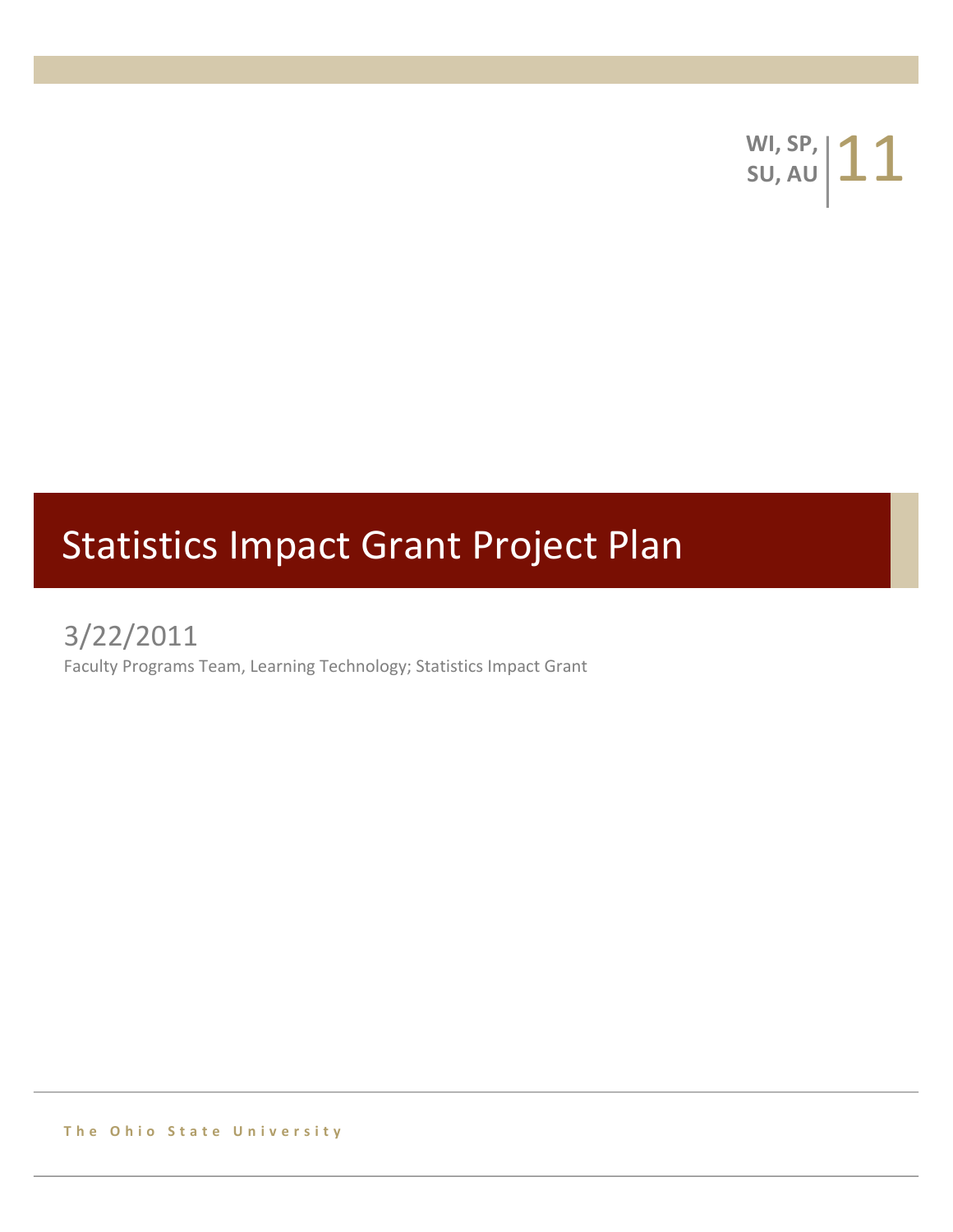#### *Project!Committee*

Statistics lead *Dr.\$Jackie\$Miller\$(miller.203@osu.edu)* Statistics constituents Allen Coleman (coleman.153@osu.edu) Mike Kaylor (kaylor.1@osu.edu) Tom Marker (marker.11@osu.edu) GTA assigned to Dr. Miller (TBD) External evaluators Michelle Everson, University of Minnesota (gaddy001@umn.edu) Michael Posner, Villanova University (michael.posner@villanova.edu) External consultant Laura Fathauer (fathauer.4@osu.edu) (EHE Connect consultant) Kythrie Silva (silva.14@osu.edu)

#### Project Lead

*Robert\$Griffiths\$(griffiths.44@osu.edu,\$ltgrants@osu.edu)*

#### LT constituents

Tom Bell (bell.21@osu.edu) Liv Gjestvang (gjestvang.1@osu.edu) Andy Kuhar (kuhar.2@osu.edu) Steve Lieb (lieb.21@osu.edu) John Pryzbylek (pryzbylek.1@osu.edu) Travis Ritter (ritter.18@osu.edu) Joni Tornwall (tornwall.2@osu.edu) Justin Troyer (troyer.48@osu.edu)

#### **Executive Summary**

Too Many Students:

After semester conversion, student enrollment in Statistics 145 is anticipated to climb from 350 students per quarter to 500 students per semester. Finding large lecture halls on campus at times when students want (and are able) to attend class will be increasingly difficult.

Solution: Give students choices. Students will choose between face-to-face lecture or online lecture.

#### Too Little Time:

Time in lecture will increase by 6.9% (1440 min per quarter, 1540 min per semester), while time in recitation will decline by 20% (960 min per quarter, 770 min per semester). Currently, a typical recitation includes a brief review of important concepts from lecture, an in-class activity, and question and answer time (covering the in-class activity, homework problems, and/or lecture questions).

• Solution: Given that we have 20% less time in recitation, lecture review seems like a luxury we can't afford. To tackle this issue, we will have an on-line lecture review and assessment that is due after every lecture and before recitation. The on-line materials and assessment could also 'set-up' the recitation activity helping students be better prepared to immediately dig-in to the recitation activity. Recitation time can be spent on activities and questions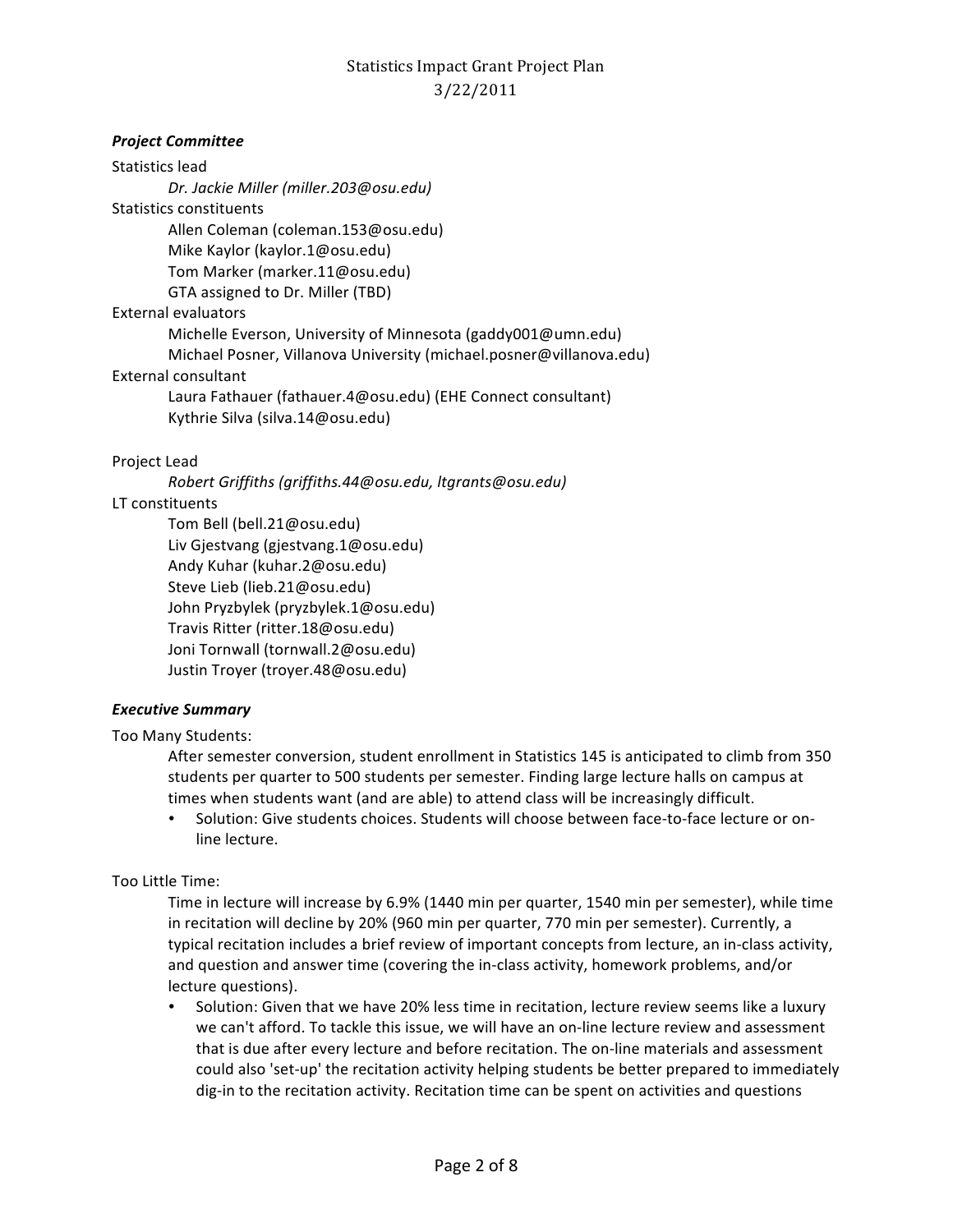instead of lecture review. We also want to record and publish all the streamed/on-line lectures allowing all students to review the lectures, any time/any place.

#### *Problem!/!Opportunity*

Semester conversion will necessitate increased enrollment in courses across the university. GEC courses (like Statistics 145) could see enrollment per term increase by 50%, ignoring any increase that comes from the current growth of the course. Larger classes will be competing for the few large lecture halls on campus (currently only five lecture halls on main campus can seat 250+ students). Many courses taught with the lecture/recitation format will have time issues similar to Statistics 145, including several in our department (e.g., Stat 133 and Stat 135).

We plan to make Statistics 145 a model for our department and the university by leveraging technology to solve semester conversion problems, while also providing rich and flexible learning opportunities for students.

#### *Project!Goal(s)*

The main goal of this project is to determine processes for managing a course concurrently delivering online and face-to-face content. Other goals include:

- Increase student participation and engagement through a process that is scalable to larger lecture size and more students per lecture.
- Increase concept understanding and course satisfaction.
- Incorporate solution to allow students to attend face-to-face or online.
- Provide opportunities for students to ask questions to the TA or instructor.
- Determine process for core requirements for facilitating similar courses in the future.

#### *Project!Objectives*

At the end of this project, we will have:

- Taught lecture materials simultaneously to students online and face-to-face.
- Selected a webinar solution to receive lecture online and to provide archive of lecture.
- Provided students anytime access to archived lectures.
- Provided online activities to reinforce lecture concepts and provided students with timely feedback.
- Used Quality Matters guidelines in all course adjustments.
- Used accessibility policies and guidelines in all course adjustments.
- Selected a medium for backchannel conversation.
- Selected a process for taking attendance (both face-to-face and online) and accessing learner analytics about viewership of recorded lectures.
- Used the Learning Styles Inventory (LSI; http://www.engr.ncsu.edu/learningstyles/ilsweb.html) for students to take prior to pilot course to select face-to-face or online lecture delivery
- Adjusted lectures to incorporate student feedback and interaction (backchannel).
- Recorded lectures and made them available to students.
- Assessed course design focusing on concept understanding, and student engagement and satisfaction.
- Collected post experience data to determine if a Hyflex model course is desirable and/or feasible.
- Completed the CITI program (https://www.citiprogram.org/Default.asp?).
- Completed the IRB Exempt form (http://orrp.osu.edu/irb/exempt/index.cfm).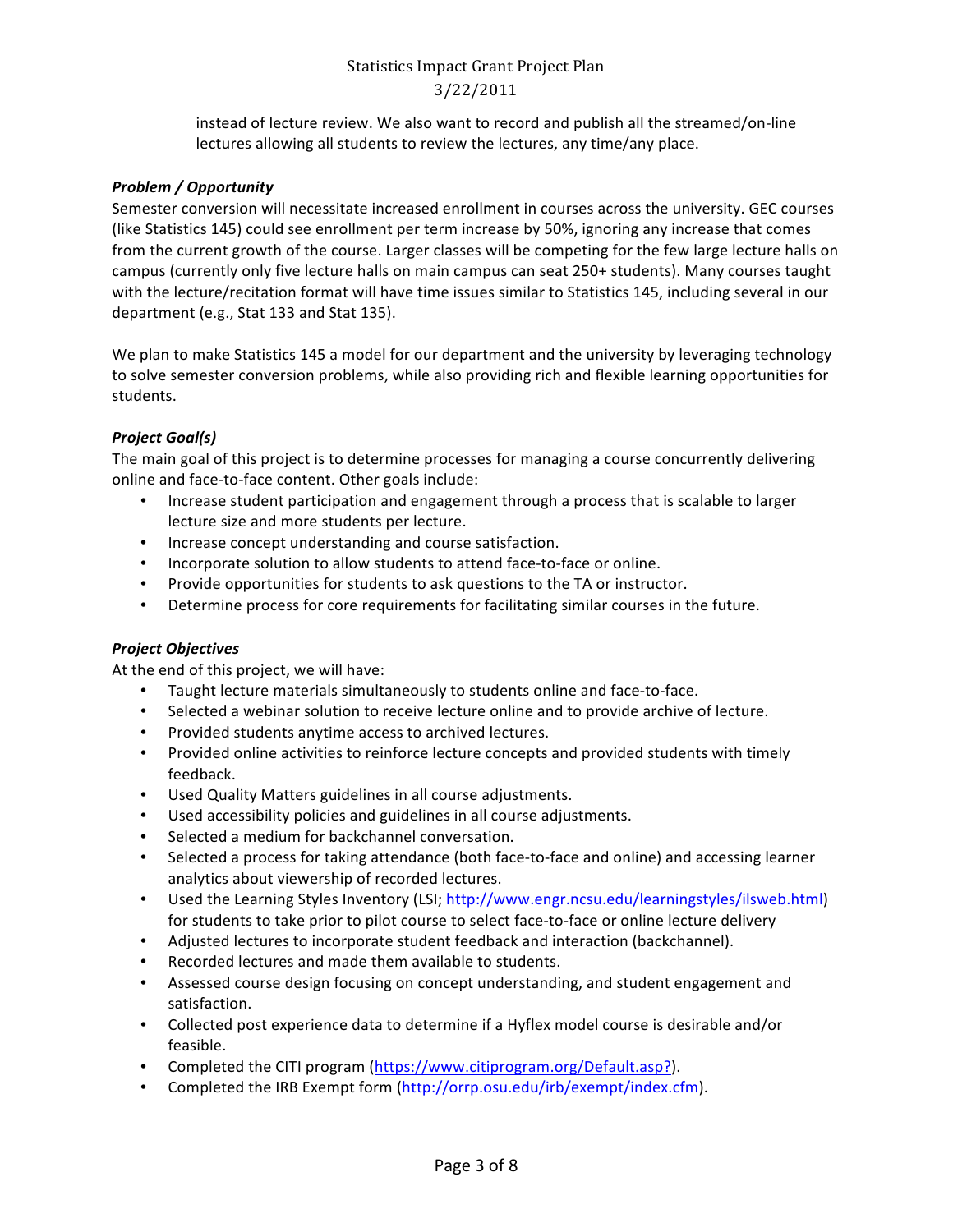#### *In>Scope*

- Using Media Services to host lecture recordings.
	- $\circ$  Create MOU (memorandum of understanding) with Media Services for settings.
- Using Carmen LMS to deliver lecture recordings and course materials.
- Paying for a backchannel solution.

#### *Out>of>Scope*

- Provide students technology so they can attend online rather than face-to-face. It's out of scope to make it mandatory to attend online.
- Determine SIS process for allowing students attending a face-to-face recitation to also be able to register for a face-to-face or online version of the course.
- Determine process for letting students view what is being communicated via text messaging from other students.
- Determine concept review solutions dependent upon order of lecture and recitation after the semester conversion.
- Determine long-term funding for backchannel solution. Technology fee for the course?
- Have TAs look at homework item analysis in MyStatLab to also get an idea of how students are doing in the course.

#### *Success!Criteria*

With the help of our external evaluators, we hope to be able to clearly and objectively evaluate the project's successes. We also think an external evaluator is a good example for others seeking LT impact grants in the future. Our definition of success would include stable or increased student grades, no increase in course drop rate, increased interest and enrollment in the course, and positive student views toward the course.

- Students complete the lecture review activities on time.
- Students feel like they have a choice in how to access lecture material.
- Student improvement from pre-test to post-test (START test) is statistically significant.
- Student attitude toward the course is high.

#### *Project!Assumptions*

A locally supported (either through Nursing or OCIO) webinar solution will be available for the pilot. It is assumed this project team will be included as part of the Summer pilot of Connect for testing to become familiar with the interface. There is a risk Connect isn't adopted after the pilot, which means we could also go our own way and pay for a webinar solution.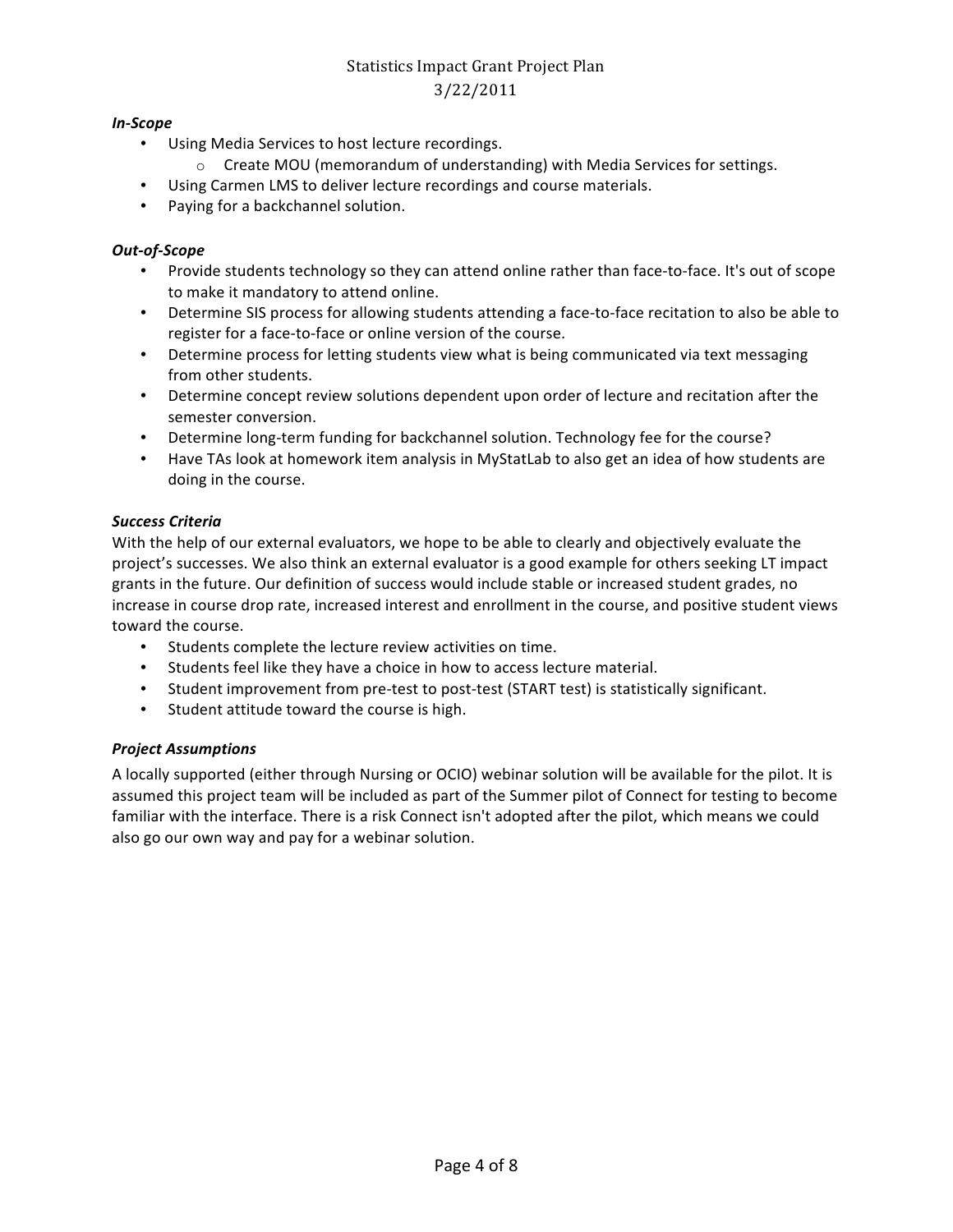# *Projects!Risks*

| <b>Risk Description</b>                                                                                                          | How<br>Likely<br>$1 =$ low<br>$2 = med$<br>$3 = high$ | Impact<br>1=low<br>$2 = med$<br>$3 = high$ | <b>Score</b><br>likely x<br>impact | <b>Mitigation</b>                                                                                                                                                                                                                                                                                                                            |  |  |
|----------------------------------------------------------------------------------------------------------------------------------|-------------------------------------------------------|--------------------------------------------|------------------------------------|----------------------------------------------------------------------------------------------------------------------------------------------------------------------------------------------------------------------------------------------------------------------------------------------------------------------------------------------|--|--|
| Adobe Connect not working                                                                                                        | $\mathbf{1}$                                          | 3                                          | 3                                  | Test software in room<br>1.<br>Train instructor and in-class TA<br>2.<br>Support person on-hand for first few<br>3.<br>classes<br>Lecture recording available after class<br>4.                                                                                                                                                              |  |  |
| Backchanneling not working                                                                                                       | $\overline{2}$                                        | $\overline{2}$                             | 4                                  | Test software heavily before use<br>1.<br>Train instructor and in-class TA<br>2.<br>Support person on-hand for first few<br>3.<br>classes<br>Encourage use of webinar chat window<br>4.<br>and hand-raising for those in-class.                                                                                                              |  |  |
| Problem with lecture<br>recording                                                                                                | 1                                                     | $\overline{2}$                             | $\overline{2}$                     | Thoroughly test all equipment,<br>1.<br>microphones, computers, software,<br>while also running web conferencing<br>software<br>Train instructor and in-class TA<br>2.<br>Support person on-hand for first few<br>3.<br>classes                                                                                                              |  |  |
| Lecture review materials<br>inaccessible on server,<br>either server error or<br>corrupt file.                                   | 1                                                     | $\mathbf{1}$                               | 1                                  | Possibly provide lecture notes to<br>1.<br>everyone rather than simply those<br>identified through the ODS office.                                                                                                                                                                                                                           |  |  |
| OSU streaming problems<br>(Adobe Connect, Elluminate<br>is hosted by Elluminate)                                                 | $\overline{2}$                                        | $\overline{2}$                             | 4                                  | Consult streaming server personnel<br>1.<br>Create MOU with Media Services<br>2.                                                                                                                                                                                                                                                             |  |  |
| Wi-Fi, wireless connectivity<br>problems                                                                                         | $\mathbf{1}$                                          | $\overline{2}$                             | $\overline{2}$                     | Contact Ryan Holland if there are issues<br>1.<br>with Wi-Fi connectivity in the room.<br>Contact James Walton by August 1<br>2.<br>should there be cellular coverage issues.<br>Worst case, install data jack for<br>femtocells. Box is around \$150-\$250.<br>There might be a cost to install the data<br>jack, and a monthly osunet fee. |  |  |
| Not enough time for<br>technology set-up between<br>class ending in UH at 9:18<br>and class beginning in<br>Stillman 100 at 9:30 | $\overline{2}$                                        | $\overline{2}$                             | 4                                  | Train departmental TA/RA<br>1.<br>Coordinate MOU (memorandum of<br>2.<br>understanding) with OCIO classroom<br>support team for course support during<br>AU11                                                                                                                                                                                |  |  |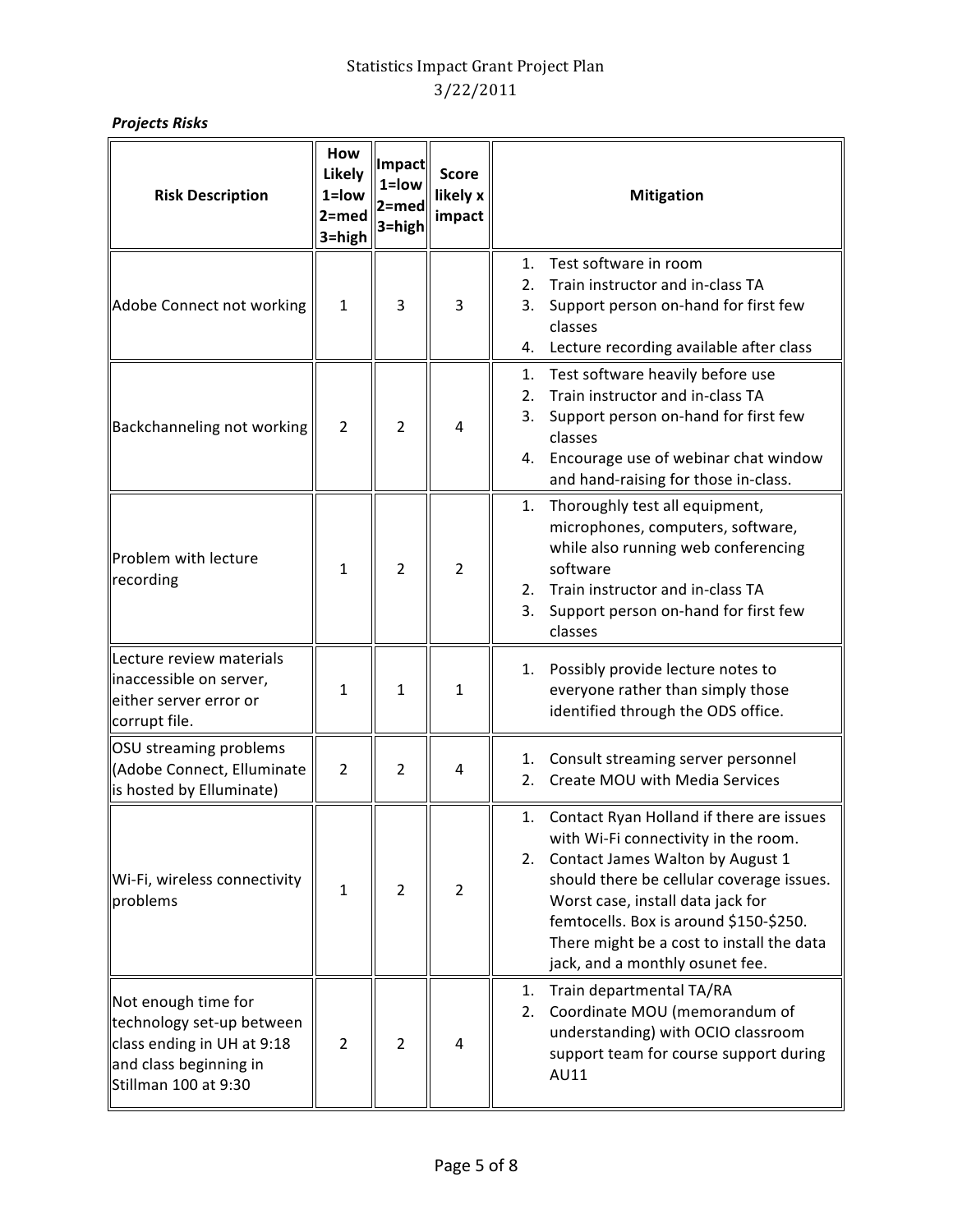#### *Obstacles!/!Constraints*

Classroom requirements (Stillman 100):

- cellular coverage
- wireless coverage for students
- plug-in for instructor tablet computer
- dual projectors and screens
- $\cdot$  seats 150

Technology requirements:

- must be reliable, maintainable, and affordable for department and no or very little cost to students
- easy to use for students (online and face-to-face) and lecturers
- easy to incorporate into lecture format, for both lecturer and assisting TA

#### Schedule Considerations / Other Projects / Related Projects

**Statistics** 

- Jackie Miller out of town April 4-5, May 19-22, June 23-27, July 10-13, November 17-20
- Michelle Everson (evaluator) low availability during spring
- Michael Posner (evaluator) out of the country for two months over the summer
- Kythrie Silva will act as consultant, not staff member, beginning in March

LT

Innovate! (April 25-29)

#### *Project!Milestones!and!Major!Deliverables*

| <b>Milestone/Deliverable</b>                                                    | <b>Target</b><br>Week | M/D <br>Responsible                                         |   |
|---------------------------------------------------------------------------------|-----------------------|-------------------------------------------------------------|---|
| Decision on Adobe Connect versus Elluminate                                     | Feb 28                | Jackie Miller, Kythrie Silva                                | м |
| Decide on backchannel product                                                   | Feb 28                | Jackie Miller, Kythrie Silva                                | м |
| IRB to use START, a standard Statistics assessment<br>Imeasure                  | Feb 28                | Jackie Miller                                               | D |
| Initial meeting with Joni to discuss QM concerns                                | March 21              | Jackie Miller, Joni Tornwall, Rob<br>Griffiths              | M |
| Jackie to get training on Carmen Quiz Tool                                      |                       | March 23 Jackie Miller                                      | M |
| START to be entered into Carmen Quiz Tool                                       |                       | March 25 JJackie Miller                                     | D |
| Process for lecture capture delivery to students                                | March 28              | Jackie Miller, Tom Marker, OSU<br><b>Streaming Services</b> | M |
| Discuss physical classroom needs in Stillman 100                                | April 11              | Jackie Miller, Rob Griffiths, Tom<br>Bell, Tom Marker       | M |
| ∥Identify RA(s) to work over the summer                                         | May 9                 | Jackie Miller                                               | M |
| Testing of systems in Stillman Hall                                             | May $23$              | Rob Griffiths, Tom Marker                                   | м |
| Conference call to Michelle Everson and Michael<br>Posner (external evaluators) | May 30                | Jackie Miller, Michelle Everson,<br>Michael Posner          | M |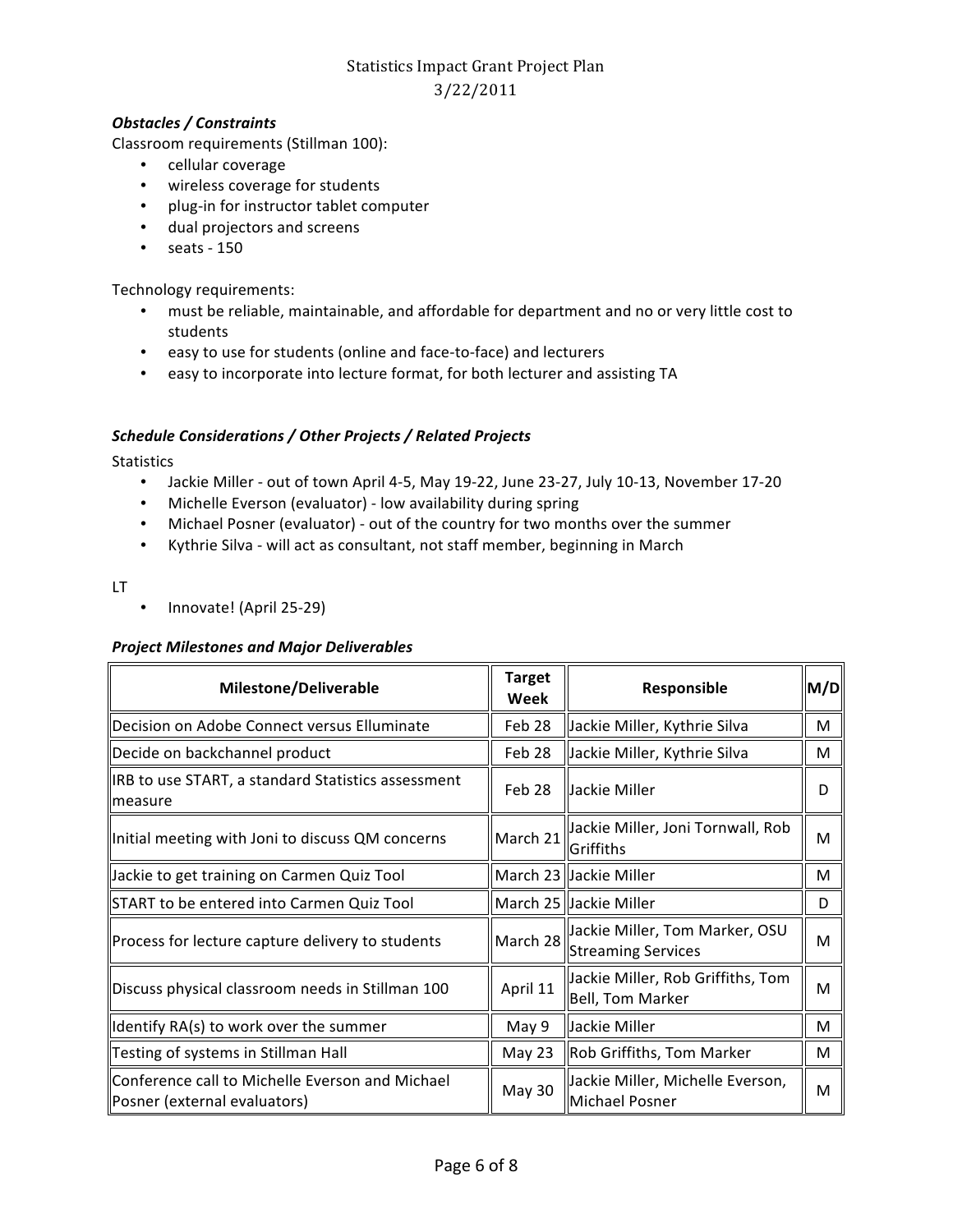| Course Notes, PowerPoint slides, Carmen quiz<br>questions for Contingency Tables                                                                                                                                                                          | June 6        | Jackie Miller, RA                                         |   |
|-----------------------------------------------------------------------------------------------------------------------------------------------------------------------------------------------------------------------------------------------------------|---------------|-----------------------------------------------------------|---|
| Identify student needs from an online versus face-to-<br>face course                                                                                                                                                                                      | June 13       | Jackie Miller, Michelle Everson,<br><b>Michael Posner</b> | M |
| Course Notes, PowerPoint slides, Carmen quiz<br>questions for Chapters 3-5<br>- revise examples/notes<br>- add poll questions<br>- embed text feed from backchannel (see August 15<br>below)<br>- add quiz questions to Carmen (see September 5<br>below) | June 13       | Jackie Miller, RA                                         | D |
| Identify RA to work during 2011-2012 academic year                                                                                                                                                                                                        | June 27       | Jackie Miller                                             | M |
| Course Notes, PowerPoint slides, Carmen quiz<br>questions for Chapters 14-15                                                                                                                                                                              | June 27       | Jackie Miller, RA                                         | D |
| Establish evaluation plan<br>- student content knowledge<br>- student engagement<br>- student satisfaction                                                                                                                                                | July 4        | Jackie Miller, Michelle Everson,<br><b>Michael Posner</b> | D |
| Course Notes, PowerPoint slides, Carmen quiz<br>questions for Chapter 6                                                                                                                                                                                   | July 4        | Jackie Miller, RA                                         | D |
| IRB for pilot and future terms                                                                                                                                                                                                                            | July 11       | Jackie Miller                                             | D |
| Course Notes, PowerPoint slides, Carmen quiz<br>questions for Chapters 12-13                                                                                                                                                                              | July 18       | Jackie Miller, RA                                         | D |
| Course Notes, PowerPoint slides, Carmen quiz<br>questions for Chapter 18                                                                                                                                                                                  | July 25       | Jackie Miller, RA                                         | D |
| Purchase backchannel product                                                                                                                                                                                                                              | Aug 1         | <b>Tom Marker</b>                                         | M |
| Hardware decision and purchasing, e.g. microphones,<br>receivers, tablet PC,<br>notebook PC, etc.                                                                                                                                                         | Aug 1         | Tom Marker, LT                                            | M |
| Course Notes, PowerPoint slides, Carmen quiz<br>questions for Chapter 19                                                                                                                                                                                  | Aug 1         | Jackie Miller, RA                                         | D |
| Course Notes, PowerPoint slides, Carmen quiz<br>questions for Chapters 20-21                                                                                                                                                                              | Aug 8         | Jackie Miller, RA                                         | D |
| Course Notes, PowerPoint slide, Carmen quiz<br>questions for Chapter 22                                                                                                                                                                                   | <b>Aug 15</b> | Jackie Miller, RA                                         | D |
| Create text feed sessions on backchannel product                                                                                                                                                                                                          | Aug 22        | <b>RA</b>                                                 | D |
| Course Notes, PowerPoint slides, Carmen quiz<br>questions for Chapters 7-9                                                                                                                                                                                | Aug 22        | Jackie Miller, RA                                         | D |